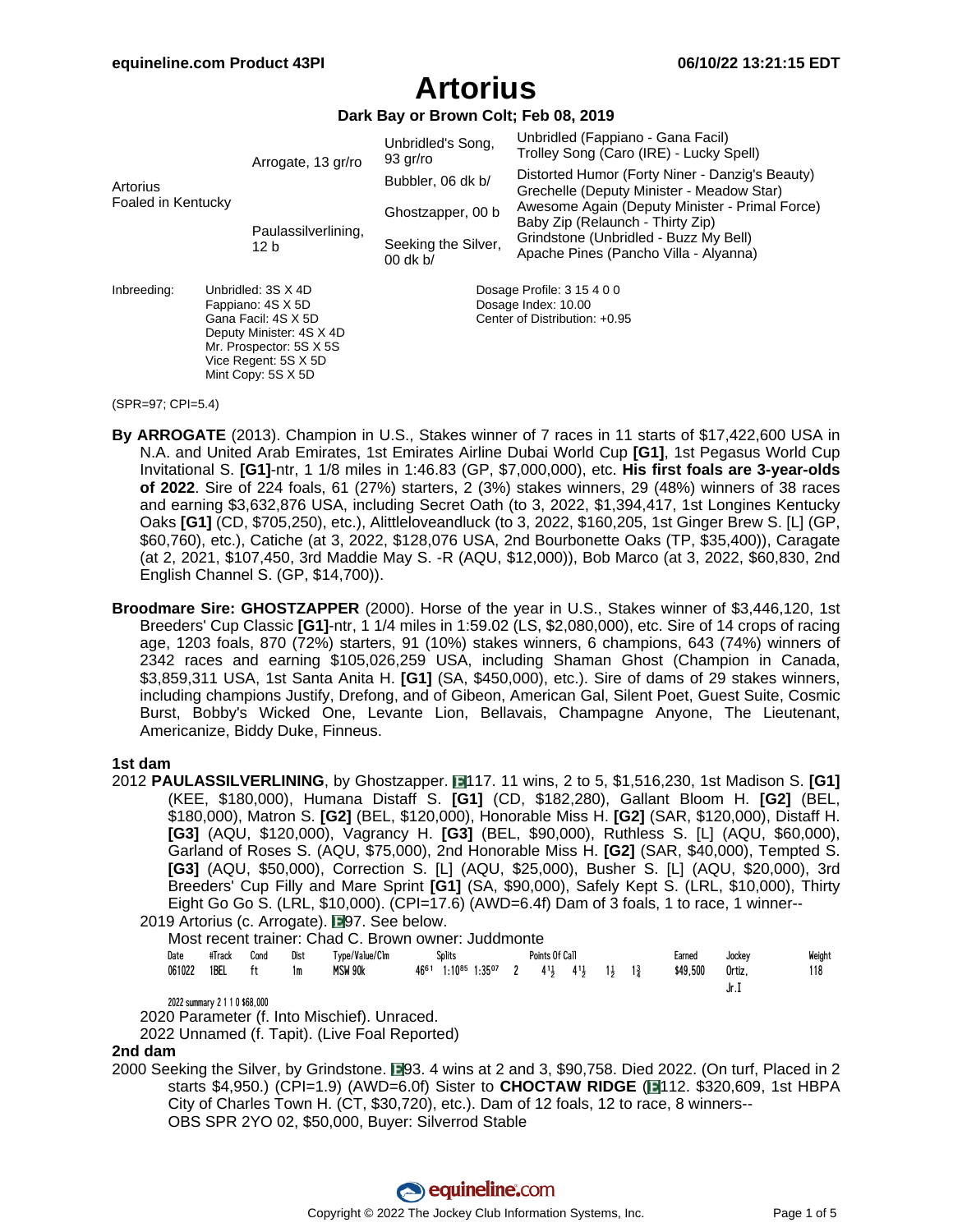### **Dark Bay or Brown Colt; Feb 08, 2019**

OBS OPEN YRLG 01, \$4,800, Buyer: Ricky Leppala

- 2012 **PAULASSILVERLINING** (f. Ghostzapper). 117. Black type winner, see above.
- 2010 **DADS CAPS** (c. Discreet Cat). 116. 5 wins, 3 to 5, \$1,110,467, 1st Carter H. **[G1]** (AQU, \$300,000), Carter H. **[G1]** (AQU, \$240,000), 2nd Vosburgh S. **[G1]** (BEL, \$80,000), True North S. **[G2]** (BEL, \$50,000), Tom Fool H. **[G3]** (AQU, \$40,000) twice, Toboggan S. **[G3]** (AQU, \$30,000) twice, Troy S. [L] (SAR, \$20,000), 3rd Carter H. **[G1]** (AQU, \$40,000), True North S. **[G2]** (BEL, \$30,000), Aljamin S. (BEL, \$10,000), Gravesend S. (AQU, \$10,000). Sire. (CPI=12.5) (AWD=6.4f)
	- KEE NOV BRDG 16, \$190,000 (RNA)
- 2006 Liza Too (f. Olmodavor). **193. 4 wins, 2 to 5, \$116,448, 3rd Dearly Precious S. (AQU, \$6,958).** (CPI=3.2) (AWD=5.9f) Dam of 7 foals, 5 to race, 3 winners--
	- FTK FALL MIX 2017, \$250,000, Buyer: Breeze Easy (in foal to Ghostzapper)
	- KEE NOV BRDG 14, \$95,000, Buyer: Woodford Thoroughbreds (in foal to Discreet Cat)
	- KEE NOV BRDG 13, \$29,000, Buyer: Terry Adcock (in foal to Discreet Cat)
	- 2017 LONG WEEKEND (c. Majesticperfection). 110. 7 wins, 2 to 5, 2022, \$353,156, 1st Bachelor S. [L] (OP, \$60,000), Gazebo S. (OP, \$54,000), 2nd Gold Fever S. [L] (BEL, \$16,000). (CPI=4.4) (AWD=5.8f)
		- Most recent trainer: Thomas M. Amoss owner: B.C.W.T. Ltd.

| Date   | #Track                        | Cond | Dist | Type/Value/Clm        |      | <b>Splits</b> |        |                                                                                                                      | Points Of Call |  |       | Earned | Jockev | Weight |
|--------|-------------------------------|------|------|-----------------------|------|---------------|--------|----------------------------------------------------------------------------------------------------------------------|----------------|--|-------|--------|--------|--------|
| 050822 | 90P ft                        |      | 6f   | <b>ALW 110k</b>       | 2154 |               |        | $44^{09}$ 1:09 <sup>47</sup> 4 $4^{11}$ 3 <sup>4</sup> 5 <sup>13</sup> / <sub>3</sub> 7 <sup>43</sup> / <sub>3</sub> |                |  | \$733 |        | DiazR  | 115    |
|        | 2022 summary 4 1 2 0 \$55,733 |      |      | --------------------- |      |               | $\sim$ | .                                                                                                                    |                |  |       |        |        |        |

- OBS SPR 2YO 2019, \$225,000, Buyer: Lauren Carlisle
- 2015 Daffg (c. Discreet Cat). TF 87. Winner at 3, placed at 6, 2021, 227,862 Dirhams (\$62,046 USA), in United Arab Emirates. Sent from United States to United Arab Emirates in 2017. (On turf, Placed \$11,082 in 9 starts.) (CPI=0.3) (AWD=7.0f)
	- OBS SPR 2YO 2017, \$75,000, Buyer: Alessandro Marconi & Al Aasfa Racing
- 2019 Liza's Ready (f. More Than Ready). 171. Winner in 1 start at 2, 2021, \$20,400. (On turf, Winner in 1 start at 2, 2021 \$20,400.) (CPI=3.0) (AWD=5.0f)
	- FTK SELECT YRLG 2020, \$290,000 (RNA)
- 2018 Flying With Angels (g. Ghostzapper). **1287.** Placed at 3, 2021, \$23,736. (On turf, Unplaced in 1 start \$450.) (CPI=0.4)
	- Most recent trainer: Kelly Rubley owner: West Point Thoroughbreds

| Date                     | #Track | Cond | Dist | Type/Value/Clm                                  |      | Splits                     | Points Of Call |                                                | Larned  | Jockey  | Weight |
|--------------------------|--------|------|------|-------------------------------------------------|------|----------------------------|----------------|------------------------------------------------|---------|---------|--------|
| 022722                   | 6AOU   |      | 1m   | <b>MCL38k/30k</b>                               | 4714 | $1:13^{64}$<br>$1:39^{09}$ |                | $6$ $7^{14}$ , $7^{8}$ , $6^{15}$ , $4^{17}$ , | \$2,280 | GomezJA |        |
| 2022 summary 2000\$4,860 |        |      |      |                                                 |      |                            |                |                                                |         |         |        |
| FTNI OFI                 |        |      |      | VDLC CAD 2010 CE00.000 Duysti Woot Doint Loroon |      |                            |                |                                                |         |         |        |

FTN SEL YRLG SAR 2019, \$500,000, Buyer: West Point, Larsen

- FTK FALL MIX 2018, \$300,000, Buyer: Brookstone Farm
- 2013 Duke Doc Lady (f. Bittel Road).  $\Box$ 35. Unplaced in 2 starts, \$306. (On AW, Unplaced in 2 starts \$306.)
- 2022 Unnamed (f. Not This Time). (Live Foal Reported)
- 2021 Unnamed (c. Mitole).
- 2008 All Mettle (f. Touch Gold). 88. Winner at 3, \$27,010. Died 2022. (On turf, Unplaced \$1,355 in 3 starts.) (On AW, Placed in 1 start \$4,400.) (CPI=1.0) (AWD=6.0f) Dam of 8 foals, 5 to race, 3 winners--

KEE NOV BRDG 2019, \$80,000, Buyer: Triple Crown (in foal to Hard Spun)

- KEE NOV BRDG 15, \$220,000, Buyer: Texeire (in foal to Pioneerof the Nile)
- FTK SUM YRLG 09, \$150,000, Buyer: Sagamore Farm
- 2019 **MISS INTERPRET** (f. Street Sense). 84. 2 wins at 2, 2021, \$158,408, 1st P. G. Johnson S. (SAR, \$66,000), 3rd Parx Futurity (PRX, \$9,200). (CPI=2.9) (AWD=6.5f)
	- Most recent trainer: Todd A. Pletcher owner: StarLadies Racing and Glen Hill Farm
	- Date #Track Cond Dist Type/Value/Clm Splits Points Of Call Sarned Jockey Weight 020622 8AQU gd 7f RuthlessB 22<sup>72</sup> 45<sup>95</sup> 1:24<sup>91</sup> 3 7<sup>4</sup> $\frac{3}{4}$  7<sup>6</sup> 6<sup>7</sup> $\frac{1}{2}$  5<sup>10</sup> \$4,000 CarmoucheK 122 2022 summary 1 0 0 0 \$4,000
	- KEE SEP YRLG 2020, \$100,000, Buyer: F. Brothers
	- KEE NOV BRDG 2019, \$100,000, Buyer: Gary Contessa
- 2015 Proportionality (f. Discreet Cat).  $\Box$ 92. 3 wins at 2 and 3, \$123,444. (On turf, Unplaced \$11,800 in 3 starts.) (CPI=1.3) (AWD=5.5f) Dam of 1 foal
- 2018 Frozen Funds (c. Frosted). 170. Winner at 2, \$13,430. (On turf, Winner in 2 starts at 2 \$12,310.) (On AW, Unplaced in 1 start \$450.) (CPI=0.5) (AWD=5.0f)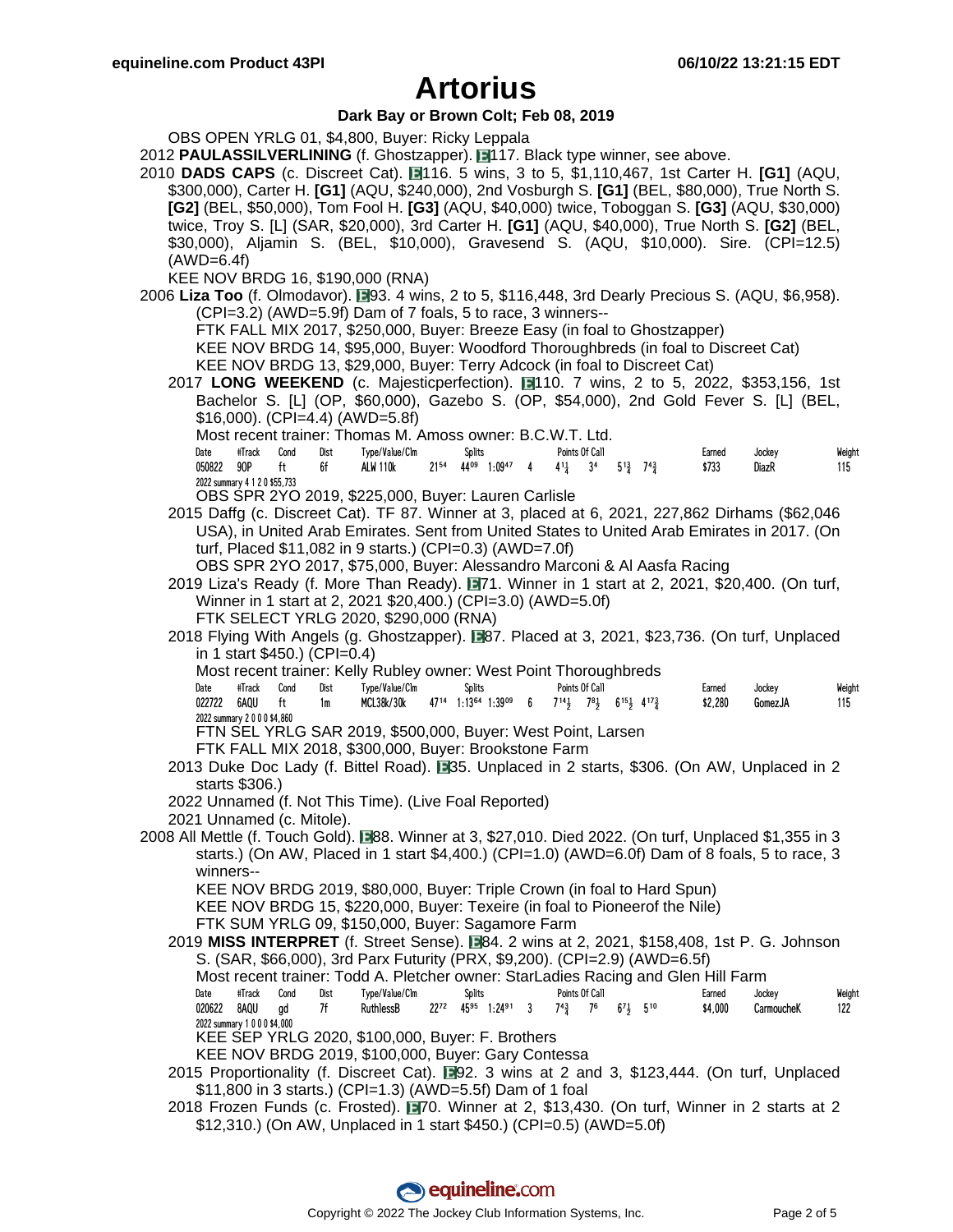### **Dark Bay or Brown Colt; Feb 08, 2019**

OBS MAR 2YO 2020, \$180,000, Buyer: Clay Scherer FTK OCT YRLG 2019, \$130,000, Buyer: Brick City Thoroughbreds KEE NOV BRDG 18, \$150,000 (RNA) 2016 Seeking a Star (f. Pioneerof the Nile). 71. Placed at 2, \$18,950. (On turf, Unplaced in 2 starts \$750.) (CPI=0.7) KEE NOV BRDG 2019, \$25,000, Buyer: Alex & Kendra Penn (in foal to Sky Mesa) KEE SEP YRLG 2017, \$800,000, Buyer: John C. Oxley 2020 Bourbon Resolve (c. Hard Spun). Unraced. Workouts: | Jun-10-22, CD , 4F, Fast, 0:53.00, B, 48/49 KEE SEP YRLG 2021, \$200,000, Buyer: McMahon and Hill Bloodstock KEE NOV BRDG 2020, \$75,000 (RNA) 2014 Galacticalyobvious (g. Pleasantly Perfect). Unraced. 2017 Code Mettle (f. Honor Code).  $\Box$ 65. Unplaced in 2 starts, \$1,755. (On turf, Unplaced in 1 start \$1,600.) (CPI=0.2) KEE SEP YRLG 2018, \$125,000, Buyer: Stallionaire Enterprises 2021 Unnamed (f. Mendelssohn). 2013 Vincento (g. Include). 109. 9 wins, 2 to 6, \$467,229. (On turf, Winner at 5 \$49,887 in 8 starts.) (CPI=2.4) (AWD=8.3f) 2007 Conga Bella (f. Congaree). 298. 15 wins, 3 to 7, \$457,032. (On turf, Placed in 1 start \$2,970.) (CPI=2.8) (AWD=6.3f) Dam of 6 foals, 3 to race, 3 winners-- KEE NOV BRDG 2019, \$60,000, Buyer: Arindel Farm (in foal to Violence) 2019 Spettro (g. Ghostzapper). 81. Winner at 2, 2021, \$58,825. (On turf, Winner at 2, 2021 \$49,300 in 3 starts.) (CPI=1.4) (AWD=8.5f) Most recent trainer: Thomas Morley owner: Flying P Stable Date #Track Cond Dist Type/Value/Clm Splits Points Of Call Earned Jockey Weight 052822 7BEL fm 11%m (S)ALW 80k 47<sup>58</sup> 1:12<sup>14</sup> 1:41<sup>74</sup> 1 14 14<sup>2</sup> 1<sup>8</sup> \$800 CastellanoJ 120 2022 summary 1 0 0 0 \$800 FTF MAR SEL 2YO TRN 2021, \$120,000, Buyer: Glenn Delrusso FTK OCT YRLG 2020, \$60,000, Buyer: Tom McCrocklin 2016 Please Zip It (f. City Zip).  $\blacksquare$ 74. Winner at 4, \$28,824. (On turf, Placed at 2 \$6,560 in 4 starts.) (On AW, Winner at 4 \$16,964 in 14 starts.) (CPI=0.3) (AWD=5.0f) Dam of 1 foal KEE NOV BRDG 2021, \$7,000, Buyer: Bill Matier (in foal to Tapwrit) OBS SPR 2YO 2018, \$50,000, Buyer: Bach or Weiner 2017 Tumbadora (f. Awesome Again). 72. Winner at 3, \$11,440. (On turf, Unplaced in 1 start \$2,280.) (On AW, Unplaced in 1 start \$110.) (CPI=0.5) (AWD=7.0f) Dam of 1 foal OBS SPR 2YO 2019, \$40,000 (RNA) 2021 Jigsaw (c. Brethren). 2020 Unnamed (c. Violence). 2018 Unnamed (c. Munnings). (Live Foal Reported) 2017 Prince of Caps (g. Awesome Again). ■95. 2 wins at 4, placed at 5, 2022, \$84,115. (On turf, 2 wins at 4, placed at 5, 2022 \$62,820 in 10 starts.) (CPI=1.0) (AWD=8.2f) Most recent trainer: Claudio A. Gonzalez owner: Vincent S. Scuderi Date #Track Cond Dist Type/Value/Clm Splits Points Of Call Earned Jockey Weight 052922 5PIM fm 1m CLM27.2k/12.5k 48<sup>o2</sup> 1:12<sup>73</sup> 1:39<sup>33</sup> 2 7<sup>8</sup> 7<sup>6</sup><sup>3</sup> 6<sup>4</sup> 3<sup>2</sup> \$2,600 BarbosaJ 117 2022 summary 1 0 0 1 \$2,600 2014 Dwizard (c. Macho Uno). 89. Winner at 4, \$58,150. (On turf, Unplaced in 1 start \$1,650.) (CPI=3.0) (AWD=6.5f) 2019 Dads Good Runner (g. Gun Runner). 72. Placed at 2, 2021, \$17,592. (On turf, Unplaced in 1 start \$450.) (CPI=0.5) Most recent trainer: Michelle Nevin owner: Vincent S. Scuderi Date #Track Cond Dist Type/Value/Clm Splits Points Of Call Earned Jockey Weight 050122 9BEL fm 7f MSW 90k 22<sup>37</sup> 45<sup>74</sup> 1:22<sup>20</sup> 3 1<sup>1</sup> 1 $\frac{1}{2}$  6<sup>1</sup> $\frac{1}{4}$  9<sup>9</sup> $\frac{1}{4}$  \$450 McCarthyT 118 2022 summary 3 0 0 0 \$6,450 2016 Liza Jambalaya (f. Ghostzapper). 80. Placed at 4, \$14,820. (On turf, Placed in 2 starts at 4 \$13,120.) (CPI=0.9) Dam of 1 foal-- 2022 Unnamed (f. Vino Rosso). (Live Foal Reported) 2009 Deb's Golden Touch (f. Touch Gold).  $\Box$ 68. Placed in 1 start at 3, \$4,700. (CPI=1.4) Dam of 6 foals, 4 to race, 4 winners-- KEE NOV BRDG 13, \$30,000, Buyer: Mike Jones (in foal to Haynesfield)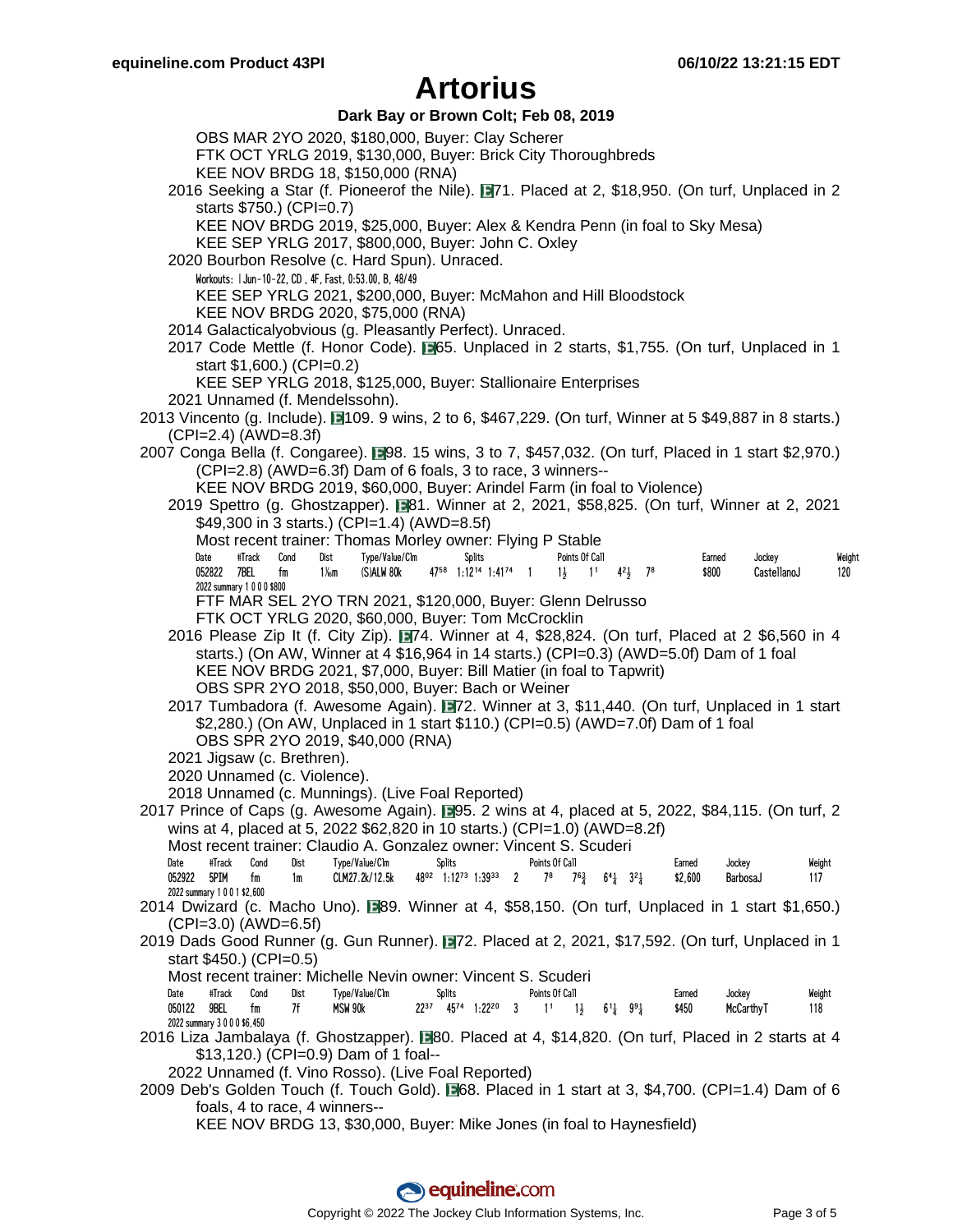### **Dark Bay or Brown Colt; Feb 08, 2019**

- 2014 Teaspoon (f. Haynesfield). **1979. 3 wins at 3 and 4, \$89,846.** (On turf, Placed \$7,061 in 5 starts.) (CPI=0.9) (AWD=7.7f)
- 2018 Don't Touch My Man (f. Can the Man). 86. 3 wins at 3, 2021, \$72,150. Died 2021. (On turf, Winner in 2 starts at 3, 2021 \$32,096.) (CPI=1.8) (AWD=5.7f)
- 2015 Can'ttouchmenow (f. Discreet Cat). 81. Winner at 3 and 4, \$66,596. (On turf, Placed \$3,127 in 3 starts.) (CPI=0.8) (AWD=6.0f)
- 2017 Justplainjane (f. Pollard's Vision).  $\Box$ 60. Winner at 4, 2021, \$42,818. (CPI=0.8) (AWD=6.0f)
- 2020 Deb's Blessing (f. Wilburn). Unraced.
- 2016 Discreet Max (c. Discreet Cat). Unraced.

OKC YRLG SUM 17, \$1,000, Buyer: Frank Brown

2018 High Knuckles (c. Ghostzapper). **1966. Unplaced, \$3,295. Died 2020. (On turf, Unplaced in 1** start \$343.) (CPI=0.2)

#### **3rd dam**

1991 Apache Pines, by Pancho Villa. **1966. Placed in 1 start at 2, \$3,240. Died 2010. (CPI=1.9) Half-sister** to **=Alsadena (IND)** (3rd Pratap Stud Million [L]). Dam of 10 foals, 7 to race, 5 winners-- OBS FALL MIX 02, \$13,000 (RNA)

KEE NOV BRDG 99, \$16,000, Buyer: Harold J. Plumley (in foal to Grindstone)

- 1998 **CHOCTAW RIDGE** (g. Grindstone). ■112. 14 wins, 3 to 8, \$320,609, 1st HBPA City of Charles Town H.-ntr, 4 furlongs in 0:44.86 (CT, \$30,720), 2nd Decathlon S. (MTH, \$12,000). (CPI=5.0) (AWD=5.8f)
- 2000 Seeking the Silver (f. Grindstone). 193. See above.
- 2009 Tanasi (f. High Cotton). 87. 5 wins, 2 to 4, \$117,103. (On turf, Unplaced in 2 starts \$583.) (On AW, Placed in 1 start \$3,600.) (CPI=1.2) (AWD=5.7f) Dam of 4 foals, 1 to race, 1 winner-- KEE NOV BRDG 17, \$110,000, Buyer: SF Bloodstock (in foal to Quality Road) FTK WNT MIX 15, \$20,000, Buyer: Brookstone Farm
	- OBS WNT MIX 13, \$4,500, Buyer: Leland Hayes

OBS OPEN YRLG 10, \$17,000, Buyer: John Waterman

- 2017 Wicked Happy (f. Wicked Strong).  $\Box$ 89. Winner at 5, 2022, \$135,631. (On turf, Placed \$62,706 in 14 starts.) (CPI=1.2) (AWD=7.0f)
	- Most recent trainer: Leah Gyarmati owner: Shickaletti Stables and Gyarmati, Leah

| Date   | #Track | Cond | Dist | Type/Value/Clm                                                                                                                                          | Splits | Points Of Call |  |  |  |  |  | Earned | Jockev    | Weight |
|--------|--------|------|------|---------------------------------------------------------------------------------------------------------------------------------------------------------|--------|----------------|--|--|--|--|--|--------|-----------|--------|
| 042922 | 6BEL   | fm   | 6f   | CLM41k/30k 22 <sup>61</sup> 45 <sup>91</sup> 1:09 <sup>19</sup> 9 7 <sup>5</sup> 7 <sup>6</sup> 7 <sup>9</sup> <sub>3</sub> 7 <sup>9</sup> <sub>4</sub> |        |                |  |  |  |  |  | \$246  | Rodriauez | 126    |
|        |        |      |      |                                                                                                                                                         |        |                |  |  |  |  |  |        | CastroLA  |        |

2022 summary 4 1 1 0 \$33,321

OBS OPN HRA 2019, \$22,000, Buyer: Patrice Miller/EQB

OBS MAR 2YO 2019, \$65,000 (RNA)

- KEE SEP YRLG 2018, \$150,000, Buyer: George Yager
- KEE JAN ALL AGES 18, \$40,000, Buyer: Patrice Miller/EQB
- 2018 Tale of Dawn (c. Quality Road). Unraced.
	- KEE NOV BRDG 18, \$525,000, Buyer: OXO Equine
- 2021 Unnamed (f. More Than Ready).
- 2016 Unnamed (f. Discreet Cat). Died 2017.
- 2002 Sweet Southerngal (f. Sweetsouthernsaint). 771. 2 wins at 2, \$27,030, in NA; placed at 3 and 4, 274,550 JAM\$ (\$4,342 USA), in Jamaica. Sent from United States to Jamaica in 2005. (CPI=0.6) (AWD=5.8f)

OBS SPR 2YO 04, \$15,000, Buyer: Colin Robinson

OBS OPEN YRLG03, \$10,000, Buyer: Hartley/De Renzo

- 1999 Miss Bank Night (f. Deposit Ticket). 77. Winner at 2, \$14,911. (CPI=0.7) (AWD=6.0f) Dam of 2 foals, 2 to race, 1 winner--
	- BAR MAY 2YO HRA 01, \$19,500, Buyer: Decker Foutz
	- KEE SEP YRLG 00, \$6,000, Buyer: Bubba Werner, agent
	- 2003 Donnie C (g. Hezafastgold).  $\Box$ 70. 3 wins at 3 and 4, \$35,214. (CPI=0.5) (AWD=5.0f)
	- 2004 Library Ofmemories (f. Tap N Snap). **■**42. Unplaced, \$329.
- 1997 Prairie City (f. Carson City). Unraced. Dam of 8 foals, 8 to race, 5 winners--
	- KEE NOV BRDG 07, \$25,000, Buyer: Roger Fortier (in foal to Pleasant Tap) KEE NOV BRDG 00, \$5,000, Buyer: Steve Horne
	- 2002 Roxanne's Dancer (f. Cryptoclearance).  $\Box$ 92. 8 wins, 3 to 6, \$196,047. Sent from United States to Thailand in 2010. (On turf, Unplaced in 1 start \$128.) (CPI=1.6) (AWD=7.5f) Dam of